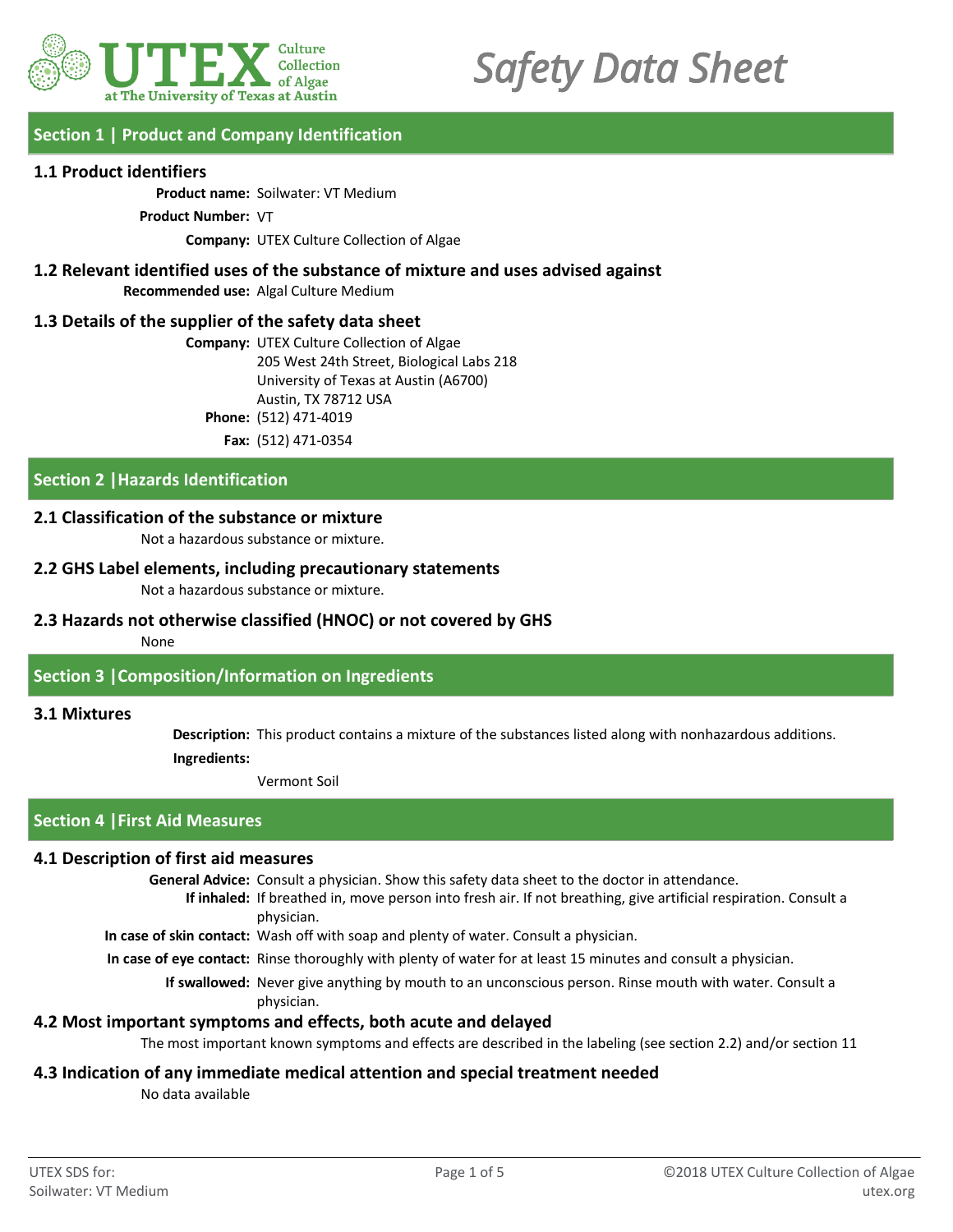# **5.1 Extinguishing media**

**Suitable extinguishing media:** Use water spray, alcohol-resistant foam, dry chemical or carbon dioxide.

# **5.2 Special hazards arising from the substance or mixture**

No data available

## **5.3 Advice for firefighters**

Wear self-contained breathing apparatus for firefighting if necessary.

## **5.4 Further information**

No data available

# **Section 6 |Accidental Release Measures**

## **6.1 Personal precautions, protective equipment and emergency procedures**

Use personal protective equipment. Avoid breathing vapors, mist or gas. Ensure adequate ventilation. For personal protection see section 8.

## **6.2 Environmental precautions**

Do not let product enter drains.

# **6.3 Methods and materials for containment and cleaning up**

Soak up with inert absorbent material and dispose of as hazardous waste. Keep in suitable, closed containers for disposal.

## **6.4 Reference to other sections**

For disposal see section 13.

# **Section 7 |Handling and Storage**

# **7.1 Precautions for safe handling**

Avoid contact with skin and eyes. Avoid inhalation of vapor or mist. For precautions see section 2.2.

## **7.2 Conditions for safe storage, including any incompatibilities**

Keep container tightly closed in a dry and well-ventilated place. Storage class (TRGS 510): 12: Non Combustible Liquids

## **7.3 Specific end use(s)**

Apart from the uses mentioned in section 1.2 no other specific uses are stipulated.

# **Section 8 |Exposure Controls/Personal Protection**

## **8.1 Control parameters**

## **Components with workplace control parameters**

Contains no substances with occupational exposure limit values.

## **8.2 Exposure controls**

#### **Appropriate engineering controls**

Handle in accordance with good industrial hygiene and safety practice. Wash hands before breaks and at the end of the workday.

#### **Personal protective equipment:**

- Eye/face protection Safety glasses with side-shields conforming to EN166 Use equipment for eye protection tested and approved under appropriate government standards such as NIOSH (US) or EN 166(EU).
	- **Skin protection** Handle with gloves. Gloves must be inspected prior to use. Use proper glove removal technique (without touching glove's outer surface) to avoid skin contact with this product. Dispose of contaminated gloves after use in accordance with applicable laws and good laboratory practices. Wash and dry hands.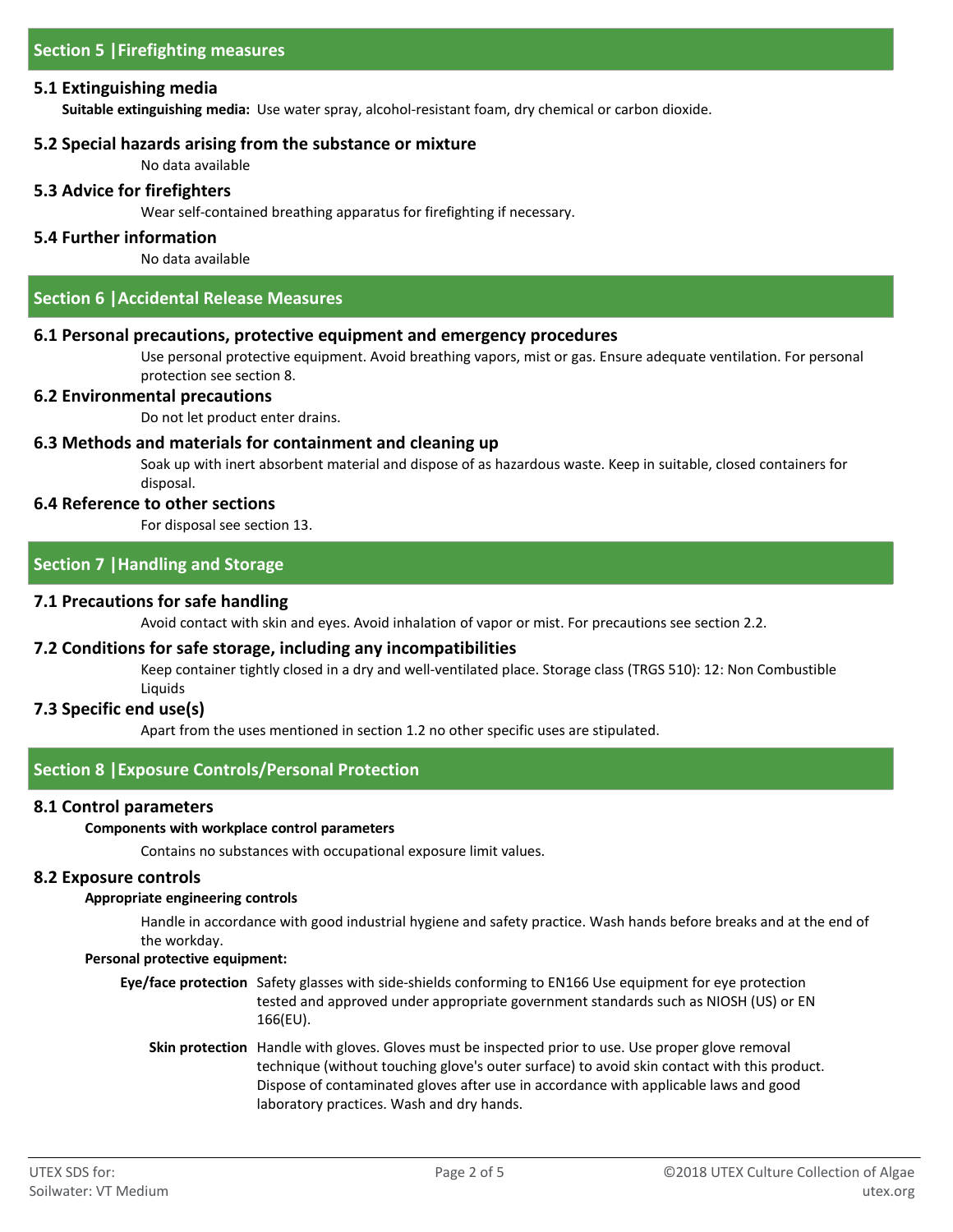**Body protection** Impervious clothing. The type of protective equipment must be selected according to the concentration and amount of the dangerous substance at the specific workplace.

**Respiratory protection** Where risk assessment shows air-purifying respirators are appropriate use a full-face respirator with multi-purpose combination (US) or type ABEK (EN 14387) respirator cartridges as a backup to engineering controls. If the respirator is the sole means of protection, use a full-face supplied air respirator. Use respirators and components tested and approved under appropriate government standards such as NIOSH (US) or CEN (EU).

**Control of environmental** Do not let product enter drains. **exposure**

# **Section 9 |Physical and Chemical Properties**

| <b>Physical State:</b> Liquid            |                                      |
|------------------------------------------|--------------------------------------|
| Color: Clear                             |                                      |
| <b>Odor:</b> None                        |                                      |
| <b>pH:</b> 6-8                           |                                      |
|                                          | <b>Salinity:</b> Not determined      |
|                                          | <b>Boiling Point:</b> Not determined |
|                                          | <b>Melting Point:</b> Not determined |
| Flash Point:                             | Not determined                       |
| <b>Autoigniting Temp:</b> Not determined |                                      |
| <b>Explosion Limits:</b> Not determined  |                                      |
| Vapor Pressure: Not determined           |                                      |
|                                          | Density: Not determined              |
|                                          | <b>Solubility:</b> Not determined    |

# **Section 10 |Stability and Reactivity**

# **10.1 Reactivity**

No data available

# **10.2 Chemical stability**

Stable under recommended storage conditions.

#### **10.3 Possibility of hazardous reactions**

No data available

# **10.4 Conditions to avoid**

No data available

#### **10.5 Incompatible materials**

Strong oxidizing agents

#### **10.6 Hazardous decomposition products**

Hazardous decomposition products formed under fire conditions. -Hydrogen chloride gas, Sodium oxides Other decomposition products - No data available In the event of fire: see section 5

**Section 11 |Toxicological Information**

# **11.1 Information on toxicological effects**

**Acute toxicity** No data available

**Inhalation** No data available

**Dermal** No data available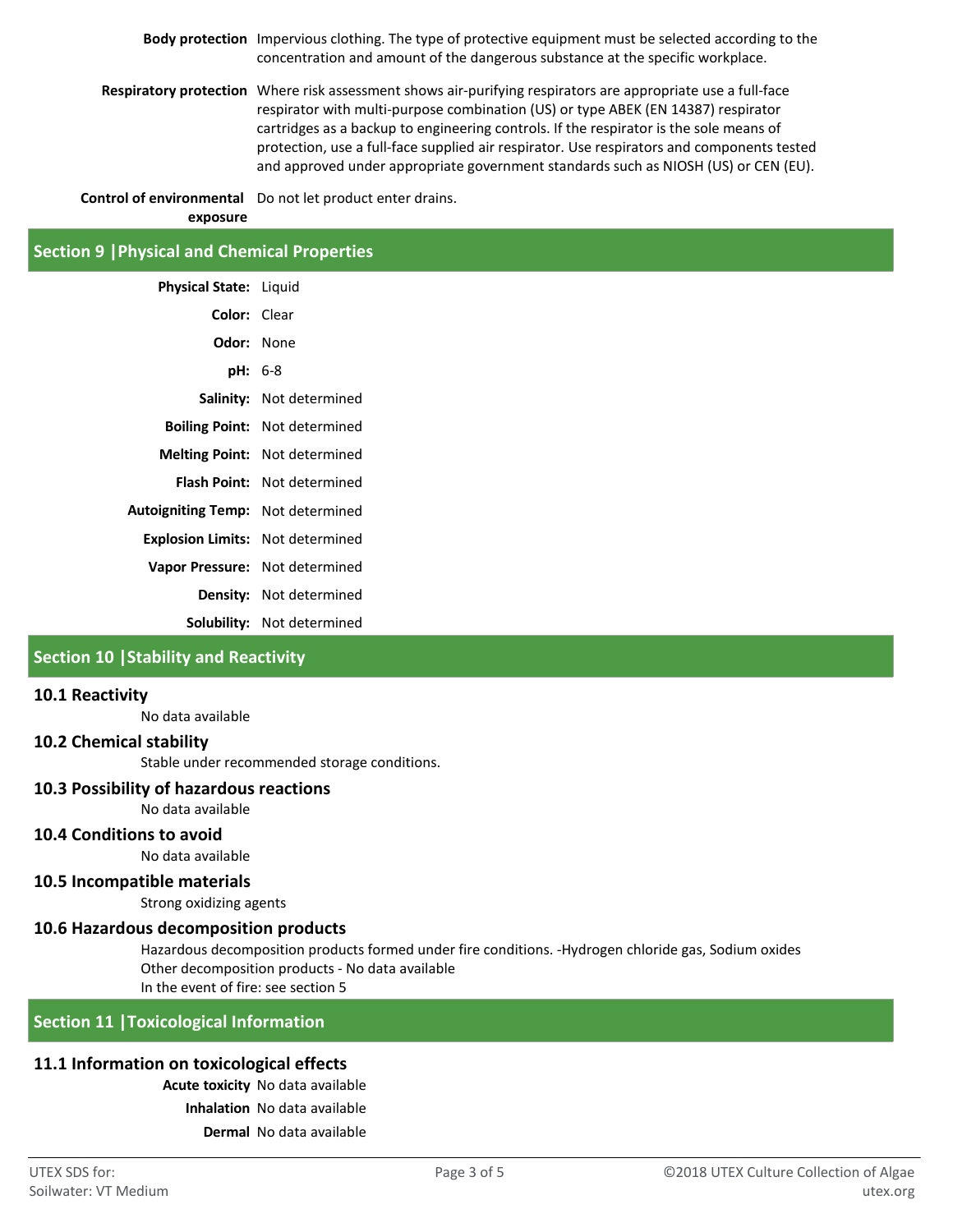#### **Skin corrosion/irritation** No data available

**Serious eye damage/eye**  No data available **irritation**

# **Respiratory or skin sensitisation** No data available

#### **Germ cell mutagenicity** No data available

**Carcinogenicity** IARC: No component of this product present at levels greater than or equal to 0.1% is identified as probable, possible or confirmed human carcinogen by IARC.

> ACGIH: No component of this product present at levels greater than or equal to 0.1% is identified as a carcinogen or potential carcinogen by ACGIH.

NTP: No component of this product present at levels greater than or equal to 0.1% is identified as a known or anticipated carcinogen by NTP.

OSHA: No component of this product present at levels greater than or equal to 0.1% is on OSHA's list of regulated carcinogens.

#### **Reproductive toxicity** No data available

**Specific target organ toxicity -**  No data available **single exposure**

**Specific target organ toxicity -**  No data available

**repeated exposure**

**Aspiration hazard** No data available

**Additional Information** RTECS: Not available

To the best of our knowledge, the chemical, physical, and toxicological properties have not been thoroughly investigated.

# **Section 12 |Ecological Information**

#### **12.1 Toxicity**

No data available

## **12.2 Persistence and degradability**

No data available

#### **12.3 Bioaccumulative potential**

No data available

# **12.4 Mobility in soil**

No data available

#### **12.5 Results of PBT and vPvB assessment**

PBT/vPvB assessment not available as chemical safety assessment not required/not conducted

#### **12.6 Other adverse effects**

No data available

#### **Section 13 |Disposal Considerations**

#### **13.1 Waste disposal**

Dispose of in accordance with applicable state and federal regulations.

## **Section 14 |Transport Information**

**DOT Classification:** Not a DOT controlled material (United States).

**Hazard Class:** None

# **Section 15 |Regulatory Information**

**SARA 302 Components** No chemicals in this material are subject to the reporting requirements of SARA Title III, Section 302.